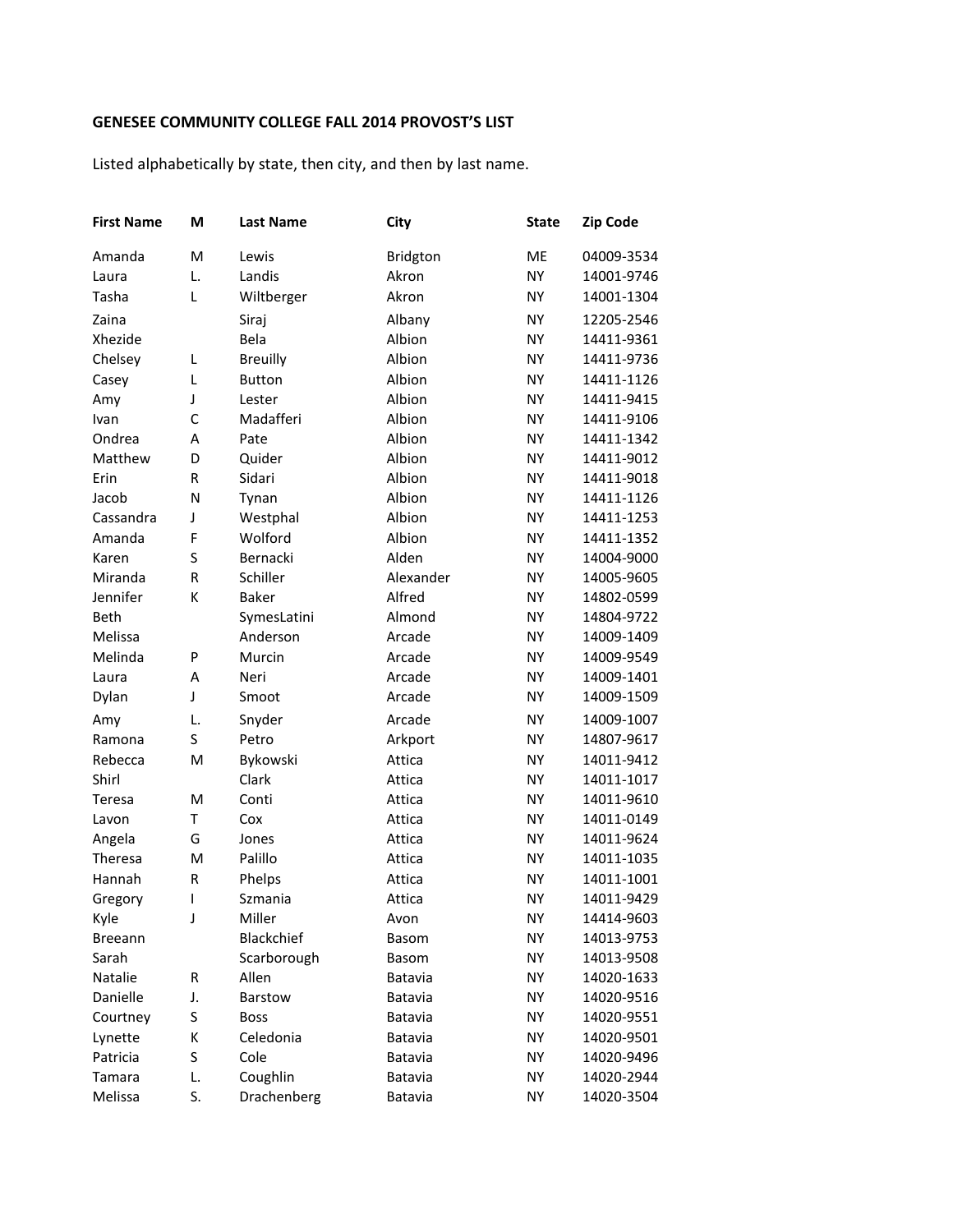| Katie           | M            | Edenholm       | Batavia        | <b>NY</b> | 14020-2006 |
|-----------------|--------------|----------------|----------------|-----------|------------|
| Jeanette        | M            | Elia           | Batavia        | <b>NY</b> | 14020-2016 |
| Ariel           | M            | Ford           | Batavia        | NY        | 14020      |
| Chelsea         | R            | Gerace         | Batavia        | <b>NY</b> | 14020-2514 |
| Jaclyn          | M            | Giuliani       | Batavia        | <b>NY</b> | 14020-1733 |
| Thomas          | J            | Grammatico     | Batavia        | <b>NY</b> | 14020-1767 |
| Molly           | E            | Hebdon         | Batavia        | NΥ        | 14020-9794 |
| Tiffany         | J            | Ivison         | Batavia        | NY        | 14020-3707 |
| Shirley         |              | Knaudt         | Batavia        | <b>NY</b> | 14020-2207 |
| Natasha         | Α            | Kuykendall     | Batavia        | <b>NY</b> | 14020-1281 |
| Sarah           | N            | Laudico        | Batavia        | NY        | 14020-1171 |
| Shana           | M            | McAllister     | Batavia        | <b>NY</b> | 14020-1804 |
| Mary            | I            | Mika           | Batavia        | <b>NY</b> | 14020-1145 |
| <b>Brittany</b> | Г            | Morelli        | Batavia        | <b>NY</b> | 14020-9515 |
| Bernadette      |              | Penkszyk       | Batavia        | NΥ        | 14020-9550 |
| Danielle        | К            | Phelps         | Batavia        | <b>NY</b> | 14020-2211 |
| Timothy         | J            | Russell        | Batavia        | <b>NY</b> | 14020-2906 |
| Jacquelyn       | M            | Siverling      | Batavia        | <b>NY</b> | 14020-9562 |
| Joshua          | D            | <b>Stendts</b> | Batavia        | <b>NY</b> | 14020-1818 |
| Meghan          | M            | Tiede          | Batavia        | <b>NY</b> | 14020-9603 |
| <b>Bianca</b>   | N            | Tyson          | Batavia        | <b>NY</b> | 14020-1289 |
| Nicole          | M            | Will           | Batavia        | <b>NY</b> | 14020-9479 |
| Mark            | J            | Williams       | Batavia        | NΥ        | 14020-1605 |
| Nicole          |              | Adams          | Bergen         | NY        | 14416-9526 |
| Eric            | J            | Boyce          | Bergen         | <b>NY</b> | 14416-9754 |
| David           | S            | Mackey         | Bergen         | <b>NY</b> | 14416-9527 |
| Karen           | К            | Millspaugh     | Bergen         | NY        | 14416-9573 |
| Hannes          | N            | Widrig         | Bergen         | <b>NY</b> | 14416-9724 |
| Kelley          | M            | Doolin         | Berne          | NY        | 12023-2504 |
| Amy             | R            | Nickelsen      | Bloon          | NY        | 14469-9539 |
| Shauna          |              | Weber          | Bolivar        | NΥ        | 14715-1307 |
| Sylvanus        | А            | Chupp          | Brockport      | NY        | 14420-2018 |
| Michael         | W            | Hicks          | Brockport      | NY        | 14420-9505 |
| Lisa            | M            | Sauers         | Brockport      | NY        | 14420-1629 |
| Walker          | J            | Vivian         | Brockport      | NY        | 14420-2409 |
| Denise          | P            | Golbourne      | Brooklyn       | <b>NY</b> | 11203-6506 |
| John            | J            | Lennon         | Brooklyn       | <b>NY</b> | 11201      |
| David           | D            | Riley          | Brooklyn       | NΥ        | 11226-2934 |
| Carlos          | F            | Bermudez       | <b>Buffalo</b> | NΥ        | 14219-1347 |
| Regina          | M            | Calhoun        | <b>Buffalo</b> | <b>NY</b> | 14215-3516 |
| Brandon         | E            | Jackson        | <b>Buffalo</b> | <b>NY</b> | 14215-3002 |
| Christopher     | M            | Ossa           | <b>Buffalo</b> | <b>NY</b> | 14221-6232 |
| Dawn            | M            | Fooks          | Byron          | NΥ        | 14422-9536 |
| Taylor          | J            | Gerber         | Caledonia      | NΥ        | 14423-1007 |
| Sarah           | А            | Gray           | Caledonia      | NΥ        | 14423-1220 |
| Pamela          | $\mathsf{C}$ | Johnson        | Canandaigua    | NΥ        | 14424-1016 |
| Carla           | А            | Watson         | Canandaigua    | NΥ        | 14424-2512 |
| Sheila          | L            | Young          | Caneadea       | NΥ        | 14717-8755 |
| Suzanne         | M            | Dewey          | Canisteo       | NY        | 14823-1322 |
| Victoria        | M            | Greenaker      | Castile        | <b>NY</b> | 14427-9703 |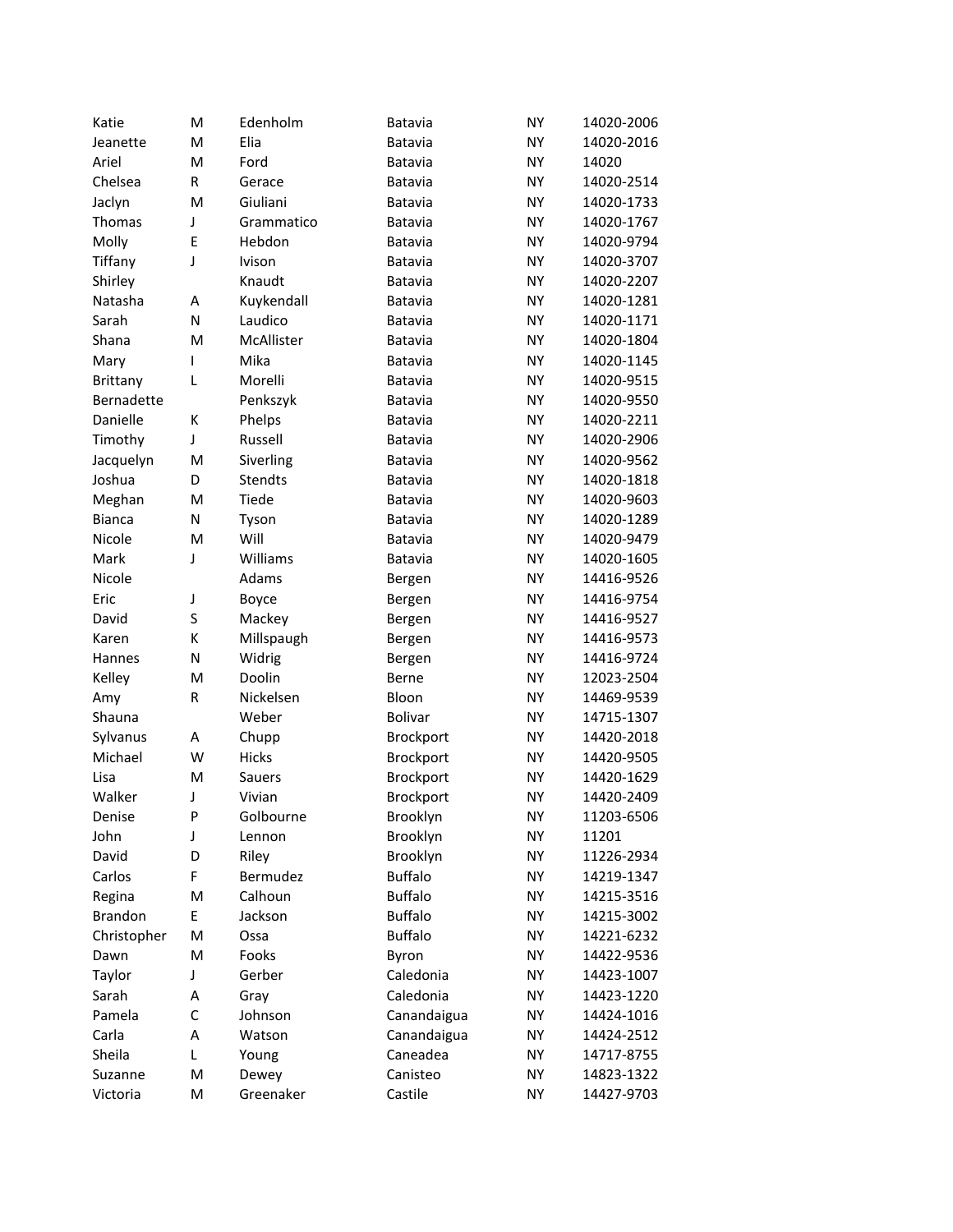| Evelyn    | B            | Mehlenbacher    | Castile        | <b>NY</b> | 14427-9736 |
|-----------|--------------|-----------------|----------------|-----------|------------|
| Andrew    | S            | Jones           | Center         | <b>NY</b> | 14468-9164 |
| Rebekah   | A            | Kohlbacher      | Chaffee        | <b>NY</b> | 14030-9403 |
| Megan     | E            | Miskey          | Chaffee        | <b>NY</b> | 14030-9631 |
| Danielle  | M            | Constantino     | Churchville    | <b>NY</b> | 14428-9446 |
| Jennifer  | L            | Manley          | Churchville    | <b>NY</b> | 14428-9318 |
| Kailey    | T            | McGrath         | Churchville    | <b>NY</b> | 14428-9334 |
| Jamie     | L            | Vink            | Churchville    | <b>NY</b> | 14428-9350 |
| Elizabeth | A            | Flanagan        | Conesus        | <b>NY</b> | 14435-9550 |
| Margaret  | T            | Szczesniak      | Conesus        | <b>NY</b> | 14435-9324 |
| Penny     | Α            | Arnold          | Corfu          | <b>NY</b> | 14036-9688 |
| Patti     | A            | Lindner-Strange | Corfu          | <b>NY</b> | 14036-9510 |
| Timothy   |              | Rigdon          | Corfu          | <b>NY</b> | 14036-9634 |
| Sebastian | Ε            | Shaver          | Corfu          | <b>NY</b> | 14036-9783 |
| Sarah     | B            | Mucha           | Dalton         | <b>NY</b> | 14836-9622 |
| Tracy     | L            | Harvey          | Dansville      | <b>NY</b> | 14437-1633 |
| Stacey    | L            | Little          | Dansville      | <b>NY</b> | 14437-1633 |
| Tammy     | L            | Schledorn       | Dansville      | <b>NY</b> | 14437-1647 |
| Tara      |              | Schramm         | Dansville      | <b>NY</b> | 14437-9568 |
| Christina | Α            | Haniszewski     | Darien Center  | <b>NY</b> | 14040-9520 |
| Andrea    | L            | Nicaud          | Delev          | <b>NY</b> | 14042-0157 |
| Sean      | M            | Payne           | East Rochester | <b>NY</b> | 14445-1845 |
| James     | M            | Diehl           | Elba           | <b>NY</b> | 14058      |
| Christine | Α            | Lehmann         | Fairport       | <b>NY</b> | 14450-3026 |
| Naomi     | $\mathsf R$  | Keeler          | Fillmore       | <b>NY</b> | 14735-8603 |
| Erin      | T            | Carter          | Freedom        | <b>NY</b> | 14065-9518 |
| Abigail   | $\mathsf{C}$ | Campbell        | Geneseo        | <b>NY</b> | 14454-9713 |
| Justin    | T            | Campbell        | Geneseo        | <b>NY</b> | 14454-9713 |
| Allison   | G            | Ludlow          | Geneseo        | <b>NY</b> | 14454-9717 |
| Catherine | $\mathsf R$  | Ludlow          | Geneseo        | <b>NY</b> | 14454-9717 |
| Sally     | Α            | <b>Burne</b>    | Hamilin        | <b>NY</b> | 14464-9608 |
| Rachel    | E            | Maier           | Hamlin         | ΝY        | 14464-9602 |
| Cheyenne  | E            | Zaremba         | Hamlin         | NY        | 14464-9340 |
| Judith    | R            | Valent          | Henrietta      | <b>NY</b> | 14467-8956 |
| Jeremy    | M            | Snyder          | Herkimer       | <b>NY</b> | 13350-2034 |
| Vanessa   | Ν            | <b>Brocious</b> | Hilton         | NY        | 14468-9507 |
| Serena    | M            | Melvin          | Hilton         | <b>NY</b> | 14468      |
| Peter     | J            | Fitzgerald      | Holland        | <b>NY</b> | 14080-9714 |
| Esther    | G            | Smith           | Holland        | <b>NY</b> | 14080-9622 |
| Lindsey   | Α            | Bentley         | Holley         | ΝY        | 14470-9731 |
| Mary      | ${\sf P}$    | Buggie-Hunt     | Holley         | ΝY        | 14470-9324 |
| Mariah    | L            | Elliott         | Holley         | ΝY        | 14470-9735 |
| Orissa    | L            | Hill            | Holley         | NY        | 14470-1001 |
| Christine | L.           | Lutes           | Holley         | NY        | 14470-9326 |
| Chloe     | $\mathsf{C}$ | Hooper          | Honeoye        | <b>NY</b> | 14472-1228 |
| Caroline  | J            | Lomnitzer       | Indian Lake    | <b>NY</b> | 12842-2510 |
| Danielle  | E            | Kinney          | Java Village   | <b>NY</b> | 14083-0181 |
| Debbie    | L            | Kinney          | Java Village   | ΝY        | 14083-0181 |
| Crystal   | L            | Freitag         | Kendall        | ΝY        | 14476-9776 |
| Jamie     | M            | Donahue         | Kent           | NΥ        | 14477-9602 |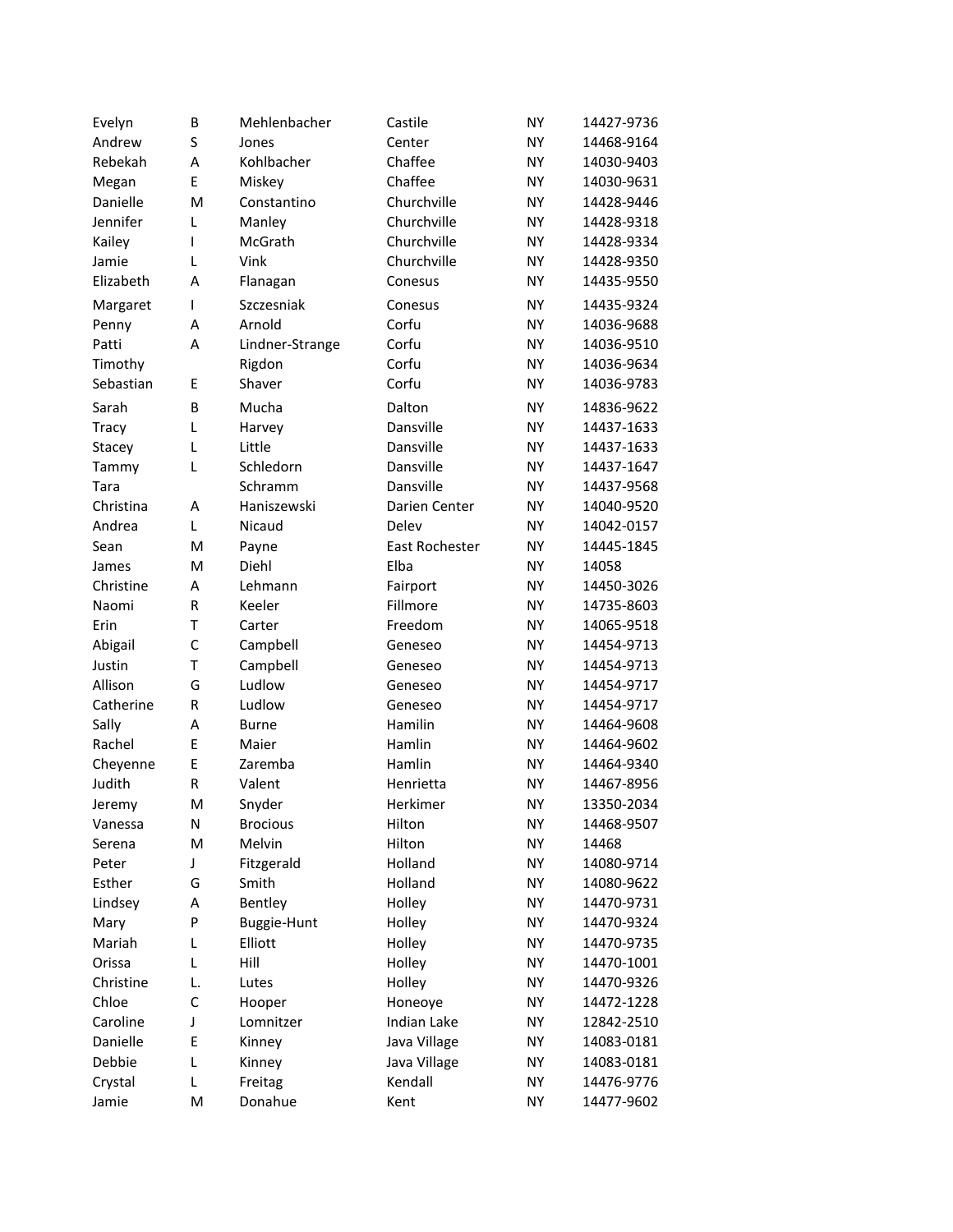| Charlene      | M  | Kirstein        | Kent                | <b>NY</b> | 14477-9613 |
|---------------|----|-----------------|---------------------|-----------|------------|
| Gabriel       | J  | Schickling      | Leicester           | <b>NY</b> | 14481-9619 |
| Christopher   | Ε  | Ball            | LeRoy               | <b>NY</b> | 14482-1207 |
| Elizabeth     | Α  | <b>Bolton</b>   | LeRoy               | <b>NY</b> | 14482-9725 |
| Jeanice       | M  | Howard          | LeRoy               | <b>NY</b> | 14482-9302 |
| Kara          | B  | Miller          | LeRoy               | <b>NY</b> | 14482-8918 |
| Jeremy        | Α  | Tiede           | LeRoy               | <b>NY</b> | 14482-1106 |
| Daniel        | J  | Kreider         | Lima                | <b>NY</b> | 14485-9609 |
| Rosemarie     |    | Manzella        | Lima                | <b>NY</b> | 14485-9701 |
| Courtney      | L  | Mead            | Linwood             | <b>NY</b> | 14486-9705 |
| Jose          | L  | DiLenola        | Livonia             | <b>NY</b> | 14487-9634 |
| Abigail       | R  | Ross            | Livonia             | <b>NY</b> | 14487-9640 |
| Barbara       | Α  | Brem            | Lockport            | <b>NY</b> | 14094-5542 |
| April         |    | Opaczewski      | Macedon             | <b>NY</b> | 14502-9118 |
| <b>Briana</b> |    | Bellan          | Medina              | <b>NY</b> | 14103-9602 |
| Deseree       | A  | Hughes          | Medina              | <b>NY</b> | 14103-1508 |
| Maureen       | А. | Moriarty        | Medina              | <b>NY</b> | 14103-1604 |
| Colleen       | M  | Pitts           | Medina              | <b>NY</b> | 14103-9400 |
| Denise        | А  | Punch           | Medina              | <b>NY</b> | 14103-9537 |
| April         | M  | Schultz         | Medina              | <b>NY</b> | 14103-9602 |
| Julie Lynn    | C  | Flanagan        | <b>Mount Morris</b> | <b>NY</b> | 14510-1213 |
| Julia         | P  | Roney           | <b>Mount Morris</b> | <b>NY</b> | 14510-1235 |
| <b>Brian</b>  | R  | Sullivan        | <b>New York</b>     | <b>NY</b> | 10065-7110 |
| Gregory       |    | <b>Bessey</b>   | Newark              | <b>NY</b> | 14513-1168 |
| Robert        | G  | Emerson         | North Chili         | <b>NY</b> | 14514-1350 |
| Josiah        |    | Seaburg         | North Chili         | <b>NY</b> | 14514-9751 |
| Alexis        | O  | <b>Buchholz</b> | Nunda               | <b>NY</b> | 14517-9652 |
| Lindsey       | M  | Johnson         | Nunda               | <b>NY</b> | 14517-9761 |
| Justine       | Α  | Swartz          | Nunda               | <b>NY</b> | 14517-0093 |
| Barry         | Α  | McCracken       | Oakfield            | <b>NY</b> | 14125-9783 |
| Lindsey       | S  | Joachimczyk     | Ontario             | <b>NY</b> | 14519-9554 |
| Anna          | G  | Updike          | <b>Orchard Park</b> | NY        | 14127-3704 |
| Cameron       | J  | Updike          | <b>Orchard Park</b> | <b>NY</b> | 14127-3704 |
| Emily         | L  | Updike          | <b>Orchard Park</b> | <b>NY</b> | 14127-3704 |
| Jason         | P  | Everett         | Pavilion            | <b>NY</b> | 14525-9741 |
| William       | C. | Kegler          | Pavilion            | <b>NY</b> | 14525-9715 |
| David         | M  | Ball            | Penfield            | <b>NY</b> | 14526-2327 |
| Victoria      | Α  | Story           | Penfield            | <b>NY</b> | 14526-2441 |
| Rachel        | А  | <b>Beck</b>     | Perry               | <b>NY</b> | 14530-9541 |
| Michaela      | A  | <b>Brant</b>    | Perry               | <b>NY</b> | 14530-9734 |
| Mathieu       | J  | Crowley         | Perry               | <b>NY</b> | 14530-1452 |
| Renee         | Α  | Malove          | Perry               | <b>NY</b> | 14530-1507 |
| <b>Betsy</b>  |    | Mayer           | Perry               | <b>NY</b> | 14530-1125 |
| Robert        | C  | Swisher         | Piffard             | <b>NY</b> | 14533-9731 |
| Rachel        | M  | House           | Pittsford           | <b>NY</b> | 14534      |
| Lindsey       | O  | Loomis-O'Brien  | Pittsford           | <b>NY</b> | 14534-9726 |
| Alexandria    |    | Abram           | Rochester           | <b>NY</b> | 14621-4174 |
| Catherine     | M  | <b>Bement</b>   | Rochester           | <b>NY</b> | 14610-1418 |
| Robert        | S  | Dalton          | Rochester           | <b>NY</b> | 14617-5644 |
| Megan         |    | DeMarco         | Rochester           | <b>NY</b> | 14624-4322 |